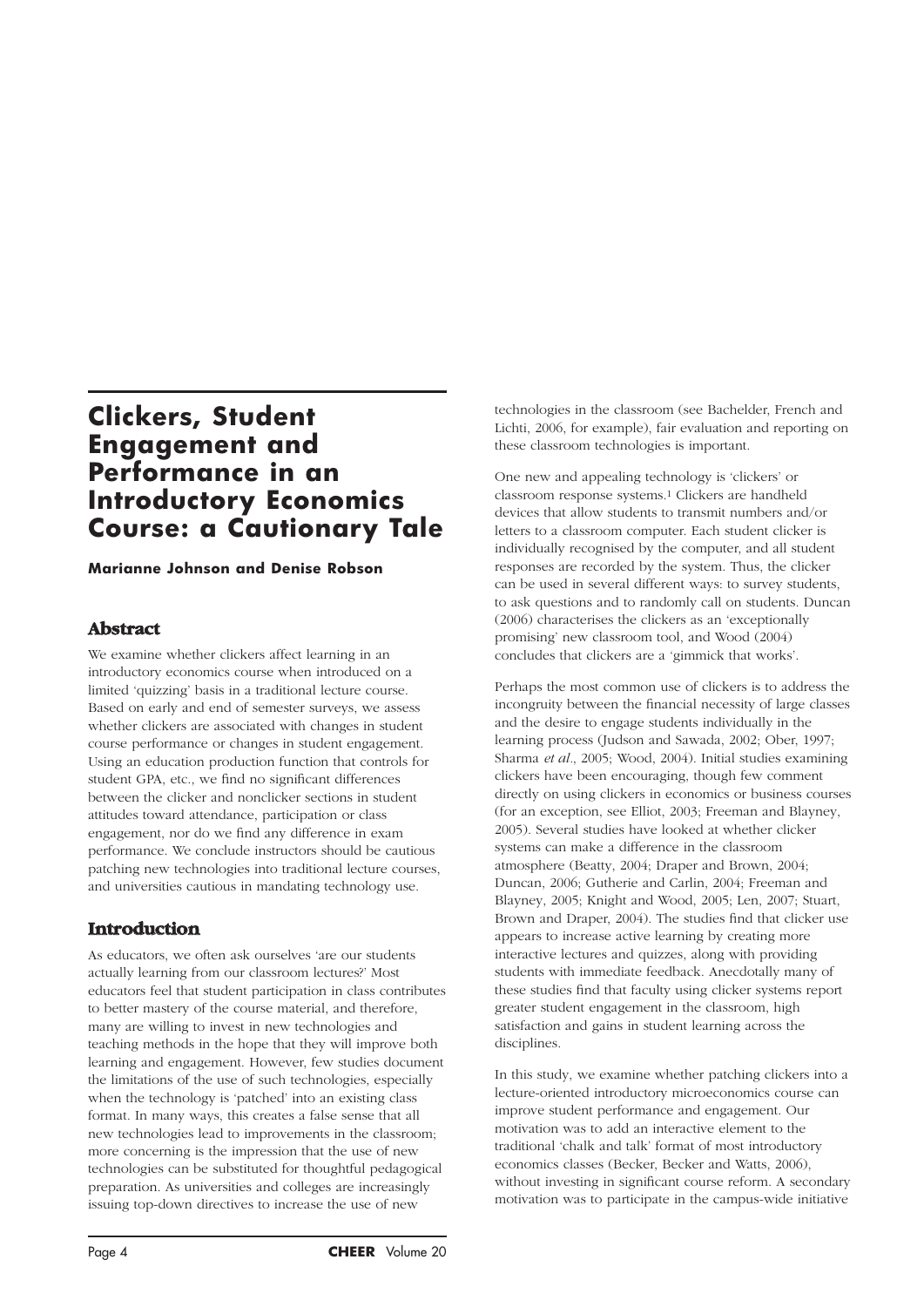to support more extensive clicker use in large-lecture classes. The institutional rationale is that increased use would both improve student clicker proficiency and reduce the average cost for students, as the fixed clicker and activation costs could be spread across more classes. While the cost and user benefits may still accrue to students, we find no identifiable impact on student course performance or engagement. We conclude instructors should be cautious about patching new technologies into traditional lecture courses, and universities should be cautious in mandating technology use.

## **Methodology**

#### **Classroom response systems**

The clickers used in this study operate very much like television remote controls. Students each have a small handheld device with a panel of numbers and letters; the device transmits radio signals to a classroom receiver that in turn communicates with the classroom computer. Each student's response is individually recognised and recorded by the computer. Clicker questions can be multiple-choice, true–false, matching or numerical. Students are asked a question, they enter their responses on their clickers, and the aggregate results are immediately displayed either as a table or a histogram. This allows students to see, not only if they answered correctly, but also how their response compares to their classmates. This information can then be used to clarify lecture material or stimulate class discussion or some type of collaborative learning.2

In addition to fostering participation and discussion, studies have documented that clickers are very suitable for quizzing (Byrd, Coleman and Werneth, 2004). The advantage of clickers is the immediacy of feedback. With traditional paper assignments, students must wait for feedback, as instructors cannot afford to waste valuable class time on evaluating questions and recording grades. The delay in returning coursework to students, however, means that students may forget questions or lose interest.

We incorporated clickers into introductory microeconomics in two ways. First, the instructors used the clickers to ask questions in class. Some of these questions were surveys; for example, asking students whether they were in favour of free trade or if they would buy a product at a particular price. All students would 'click' in their answers which would then be automatically tabulated; in the nonclicker classes, the instructors would simply ask for a show of hands. Other questions asked were multiple-choice, similar to quiz or exam questions, checking for student mastery of material. Students received no points, but were strongly encouraged to participate. We should note that one important difference is that while in the nonclicker sections instructors would ask questions and wait for a *single* student to volunteer to answer, in the treatment sections *all* students had the opportunity to answer the question by using their clicker.

The second way clickers were incorporated into the class was for quizzing. Students in the clicker sections were required to use the clickers to complete their quizzes. In contrast to the traditional quiz format, in the clicker

sections students received immediate feedback as to their performance on quiz questions. The process was as follows. For each question of a weekly ten-question quiz, students were given between one and two minutes to answer the question. Once the question was timed-out, the correct answer was immediately displayed, along with the distribution of student responses. Depending on the distribution of answers, instructors would then review how to correctly solve each problem, and students would have the opportunity to ask questions. Students in the nonclicker sections completed their quizzes on paper and had to wait one class period to receive their scores and ask questions. All four sections had identical quiz and exam questions (though questions and answers were sometimes scrambled).

The two instructors in this study had no prior experience in using clickers. Both instructors used quizzes as incentives for the students to be prepared for and attentive in class. Excepting quiz delivery, there was very little difference between the clicker and nonclicker courses, both of which primarily used the traditional lecture mode of class organisation.

### **Study methodology and data**

Introductory microeconomics is one of several pre-core business courses at our regional public university, located in the midwest United States. All aspiring business and economics students must complete the course. Because of this, introductory microeconomics classes are among the largest in the pre-core business and economics curriculum. As previous research has suggested that use of clickers may be most effective in larger courses (Ober, 1997; Sharma *et al*., 2005), we anticipated that we might be more likely to see improved student performance and engagement in introductory microeconomics compared to other economics courses.

To test whether the use of clickers affects student perceptions of student engagement or exam performance at our university, we examined four sections of introductory microeconomics taught by two different instructors. Each microeconomics instructor had one section randomly assigned as a control (nonclicker) and one section randomly assigned as a treatment (clicker). Students had no foreknowledge of whether or not they would be using clickers. Using a survey, data were gathered on students enrolled in the four sections during the spring 2006 semester. All sections had enrollments of 45 to 55 students. Students were asked to provide background and demographic information including their gender, race, age, university class status, study habits, attendance patterns and mathematics background. These data were supplemented by university data on grade point average (GPA) and collegiate entrance exam (ACT) score. See Figure 1 for a summary.

Our initial sample consisted of 202 students who were enrolled in the course at the beginning of the semester. Resampling at the end of the semester yielded 157 usable responses (78% of registered students). The students were primarily sophomores (44%) with a mean GPA of 2.82 and a mean ACT score of 22.7.3 The sections were 38% female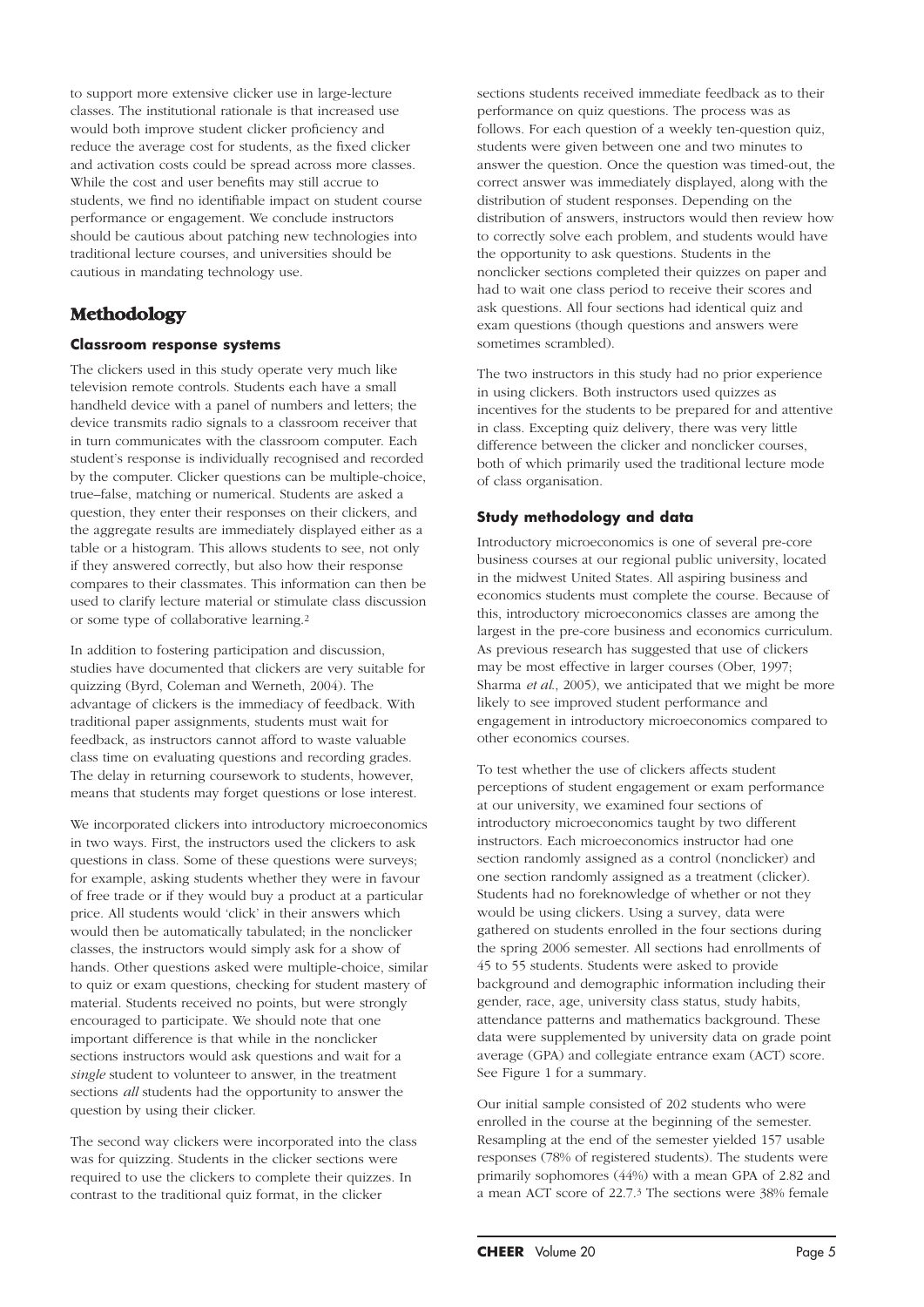Figure 1. Summary of background and demographic data

|                                      | <b>Percent</b> | Mean  | <b>Standard Deviation</b> |
|--------------------------------------|----------------|-------|---------------------------|
| Female                               | 38.37          |       |                           |
| Male                                 | 61.63          |       |                           |
| Age                                  |                | 20.63 | 4.27                      |
| Freshmen                             | 23.58          |       |                           |
| Sophomores                           | 44.19          |       |                           |
| Juniors                              | 22.67          |       |                           |
| Seniors                              | 6.40           |       |                           |
| Other                                | 1.16           |       |                           |
| Non-minority                         | 88.95          |       |                           |
| Minority                             | 11.05          |       |                           |
| Hours Work per Week                  | 13.77          | 11.55 |                           |
| Hours in Extra Curricular Activities |                | 4.52  | 5.76                      |
| Weekly Hours Study for all Classes   |                | 10.19 | 7.01                      |
| Course is Required for Major         | 82.35          |       |                           |
| Not Required for Major               | 17.65          |       |                           |
| <b>GPA</b>                           |                | 2.81  | 0.54                      |
| Composite ACT Score                  |                | 22.65 | 3.47                      |
| Enrolled in a 'Clicker' Section      | 52.33          |       |                           |
| $N = 157$                            |                |       |                           |

and 89% of students classified their race as 'white.' Overall, 82% of students were taking the class because it was required for their major. Because of the impossibility of randomly assigning students to clicker and nonclicker sections, we carefully examined the data collected for bias. We find very few statistically significant differences in attributes between students enrolled in clicker and nonclicker sections. The two exceptions are: that students in the clicker sections had higher GPAs, averaging 0.16 of a grade point more than students in the nonclicker sections  $(p = 0.02)$ ; and students in the nonclickers section reported studying approximately two more hours a week, on average, than students in the clicker sections ( $p = 0.03$ ). There were no statistically significant differences in the characteristics of students between the classes of the two professors.

To minimise student non-response, we gave the survey on the first day of class. Students not attending the first day are automatically dropped from the course at our university. This policy results in near perfect first day attendance. The follow-up survey was given on a quiz day, two weeks before the end of the semester. Students absent on the quiz day were asked to voluntarily fill out the survey during the next class.4 Some other students had missing data for several different reasons. On some survey questions, students occasionally chose an invalid option or left the question blank. Overall, we were missing

responses for roughly 19% of students, including those who failed to fill out the follow-up survey and those who dropped the course. For some of these students, we replace the missing values with sample mean values in an effort to preserve the sample size.

In addition to background and demographic questions we also asked students a series of questions assessing their views on the merits of class attendance, participation, engagement and reading the textbook. Students were resurveyed at the end of the semester on a number of similar questions and t-tests of means are conducted to compare student answers for the clicker and nonclicker sections. Students in the clicker sections were also asked several questions specifically relating to the clickers. Summary statistics for these questions are reported in Figure 2.

# **Evaluation**

#### **Examining clickers and student engagement**

The early and late semester surveys yielded a number of interesting insights into the attitudes and behaviours of introductory economics students. For example, compared to the beginning of the semester, students were statistically significantly more likely to think that attendance was positively correlated with grade earned in the course at the end of the semester  $(p < 0.01)$ . However, at the same time,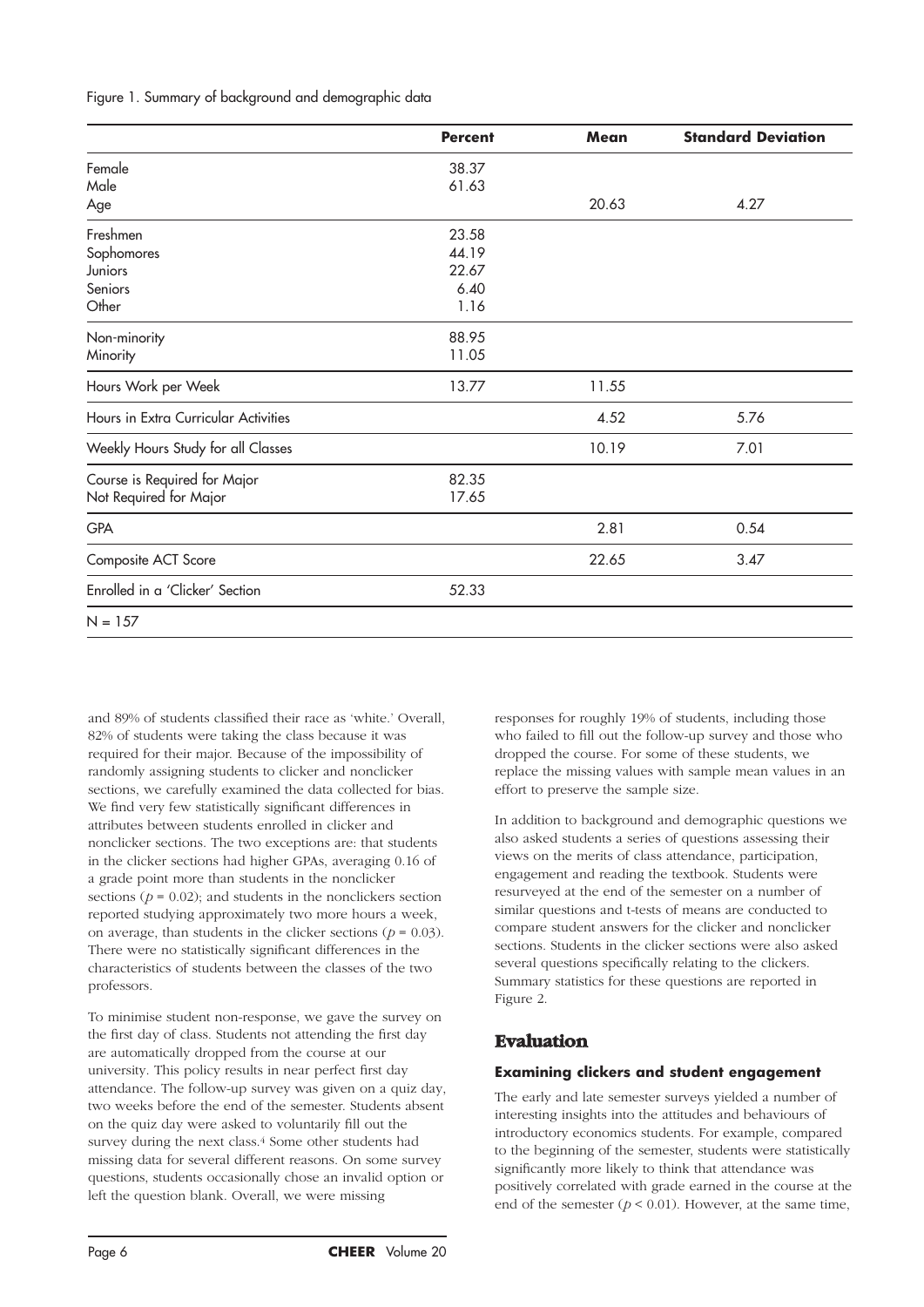## Figure 2. Student engagement

|                                                                                            | <b>Beginning of</b><br>the Semester<br><b>Responses</b><br>Control* | <b>End of the</b><br><b>Semester</b><br><b>Responses</b><br>Control* | <b>Beginning of</b><br>the Semester<br><b>Responses</b><br>Clicker* | <b>End of the</b><br>Semester<br><b>Responses</b><br>Clicker* |
|--------------------------------------------------------------------------------------------|---------------------------------------------------------------------|----------------------------------------------------------------------|---------------------------------------------------------------------|---------------------------------------------------------------|
| Will attendance help you earn a higher grade?                                              |                                                                     |                                                                      |                                                                     |                                                               |
| Yes                                                                                        | 81.93                                                               | 96.83                                                                | 84.44                                                               | 92.31                                                         |
| No<br>$\bullet$                                                                            | 18.07                                                               | 3.17                                                                 | 15.56                                                               | 7.69                                                          |
| Will participating help you earn a higher grade?                                           |                                                                     |                                                                      |                                                                     |                                                               |
| Yes                                                                                        | 87.95                                                               | 68.25                                                                | 82.22                                                               | 62.82                                                         |
| $\bullet$ No                                                                               | 12.05                                                               | 31.75                                                                | 17.78                                                               | 37.18                                                         |
| Should professors require attendance?                                                      |                                                                     |                                                                      |                                                                     |                                                               |
| • Yes                                                                                      | 33.73                                                               | 30.16                                                                | 38.89                                                               | 26.92                                                         |
| $\bullet$ No                                                                               | 66.27                                                               | 69.84                                                                | 61.11                                                               | 73.08                                                         |
| Should professors require course participation?                                            |                                                                     |                                                                      |                                                                     |                                                               |
| $\bullet$ Yes                                                                              | 21.69                                                               | 19.05                                                                | 17.78                                                               | 21.79                                                         |
| $\bullet$ No                                                                               | 78.31                                                               | 80.95                                                                | 82.22                                                               | 78.21                                                         |
| Will reading the chapter before class help you<br>earn a higher grade?                     |                                                                     |                                                                      |                                                                     |                                                               |
| $\bullet$ Yes                                                                              | 93.98                                                               | 84.13                                                                | 91.11                                                               | 76.92                                                         |
| $\bullet$ No                                                                               | 6.02                                                                | 15.87                                                                | 8.89                                                                | 23.07                                                         |
| How often did you [plan to miss] or [actually miss]<br>your economics class this semester? |                                                                     |                                                                      |                                                                     |                                                               |
| Fewer than 3 times                                                                         | 65.06                                                               | 69.84                                                                | 56.67                                                               | 67.95                                                         |
| Between 3 and 5 times                                                                      | 27.71                                                               | 26.98                                                                | 35.56                                                               | 23.08                                                         |
| Between 5 and 10 times                                                                     | 7.23                                                                | 3.17                                                                 | 3.33                                                                | 7.69                                                          |
| Between 10 and 15 times                                                                    |                                                                     |                                                                      | 2.22                                                                | 1.28                                                          |
| I rarely attend, except for exams<br>$\bullet$                                             |                                                                     |                                                                      | 2.22                                                                | $\overline{\phantom{0}}$                                      |
| <b>End of the Semester Questions Only</b>                                                  |                                                                     |                                                                      |                                                                     |                                                               |
| I was engaged in this course.                                                              |                                                                     |                                                                      |                                                                     |                                                               |
| Yes<br>$\bullet$                                                                           |                                                                     | 36.51                                                                |                                                                     | 34.62                                                         |
| Somewhat                                                                                   |                                                                     | 53.97                                                                |                                                                     | 55.13                                                         |
| No<br>$\bullet$                                                                            |                                                                     | 9.52                                                                 |                                                                     | 10.26                                                         |
| This class was boring.                                                                     |                                                                     |                                                                      |                                                                     |                                                               |
| Yes<br>$\bullet$                                                                           |                                                                     | 6.35                                                                 |                                                                     | 11.54                                                         |
| Somewhat                                                                                   |                                                                     | 44.44                                                                |                                                                     | 41.03                                                         |
| <b>No</b><br>٠                                                                             |                                                                     | 49.21                                                                |                                                                     | 47.44                                                         |
| Using clickers helped me pay attention in class.                                           |                                                                     |                                                                      |                                                                     |                                                               |
| Yes                                                                                        |                                                                     |                                                                      |                                                                     | 47.44                                                         |
| Somewhat                                                                                   |                                                                     |                                                                      |                                                                     | 41.03                                                         |
| No                                                                                         |                                                                     |                                                                      |                                                                     | 11.54                                                         |

\* Responses are reported as the per cent of the total.

\*\* There were few statistically significant difference between the clicker and nonclicker sections overall, nor between beginning and end of the semester responses. One exception is that students in the clicker sections felt more negatively about reading before class at the end of the semester than they did at the beginning of the semester  $(p = 0.03)$ .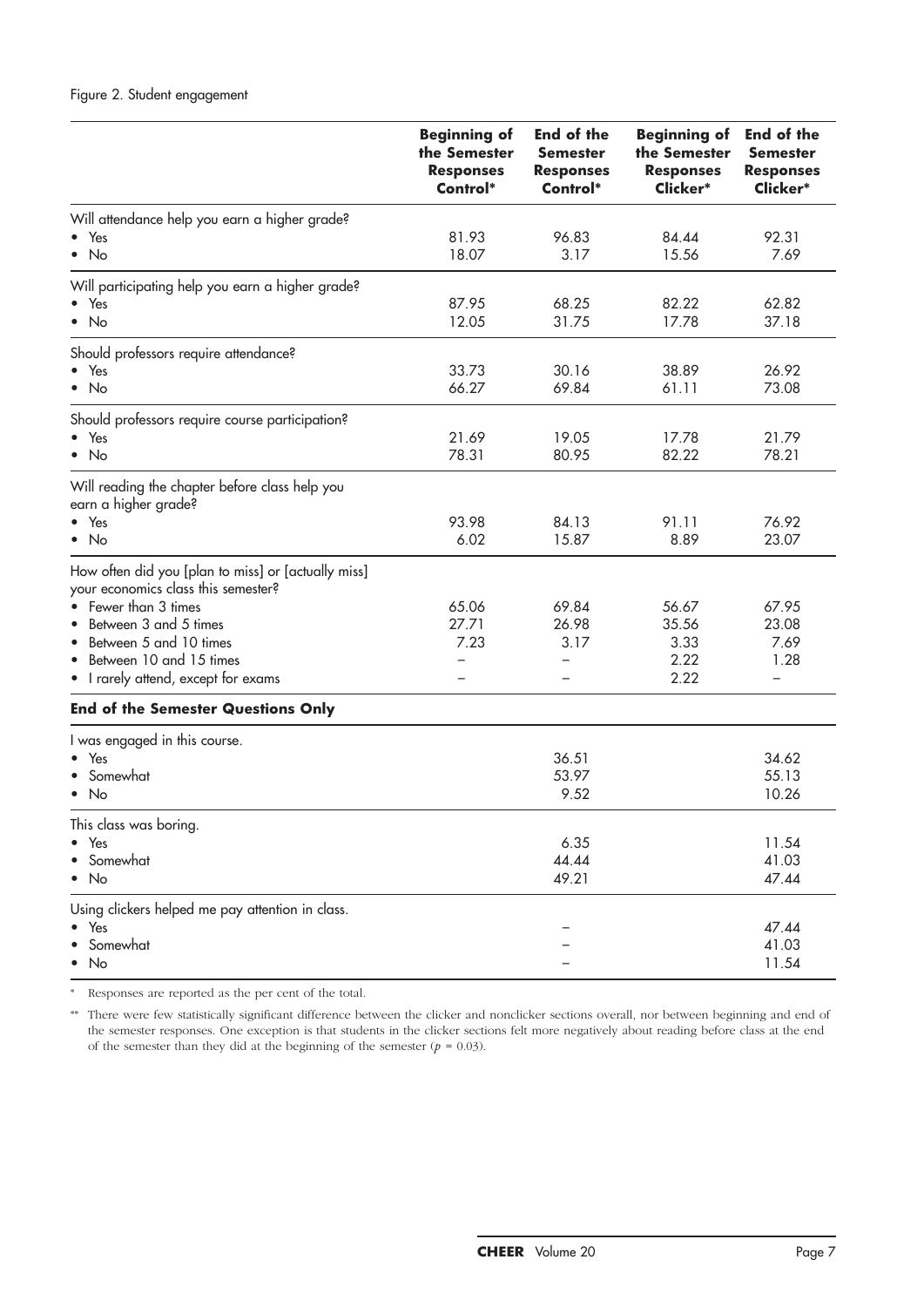students at the end of the semester believed that participation did not help them earn a higher grade. We also observe a decline in the number of students who believe professors should require attendance or participation, and whether reading the textbook before class is helpful, over the course of the semester. These differences are all statistically significant at the 10% level or better (see Figure 2). We hypothesise that these differences may have to do with the preconceived notions students may have about economics. When these preconceptions are not validated through experience, the students may report that they did not find participation or reading the textbook helpful. A second explanation may be due to the clickers themselves. Students may have substituted the feedback from the clickers for careful reading of the textbook. They also may not have considered using the clickers as a form of class participation. For example, Guthrie and Carlin (2004) found that based on log information class participation using the clickers was 95%, but when asked, less than half of the students believed they were participating more in class. A third possible explanation may relate to students' transition from freshmen to sophomores – as students become both more savvy in their studying and course preparation, they may find that certain behaviours are not as beneficial as they had previously thought, or that the opportunity cost of pursuing such behaviours, e.g. giving up some of the social aspects of college life, exceeded the payout.<sup>5</sup>

In general, we find that students felt they were engaged or somewhat engaged in the course, with nearly 90% of students reporting that they were 'engaged' or 'somewhat engaged,' though no difference was found between the clicker and nonclicker sections. Approximately 6.45% of nonclicker students and 11.5% of clicker students reported that they found the course boring; the difference was not statistically significant.6 However, over 88% of students agreed either strongly or somewhat with the statement that 'using clickers helps me pay attention in class'. We find these results encouraging, especially as our university has scored poorly on the National Study of Student Engagement (NSSE). However, reported engagement is highly correlated with GPA. In both the clicker and nonclicker sections, students with higher GPAs claim higher levels of engagement, as is apparent in Figures 3 and 4.7

While there is no statistically significant difference in reported engagement, class liveliness or the worth of class attendance between the clicker and nonclicker sections, students in the clicker sections felt that participation was more valuable than students in the nonclicker sections  $(p = 0.10)$ . Thus, while we cannot document a clear impact of the clicker on student-reported course expectations or engagement, anecdotally, the professors observed a difference in students' response to the quizzes. In the clicker section the immediate feedback led to more and better discussion of the quiz questions than in the control section. Students in the control sections were encouraged to ask questions about the quiz, but very few took advantage of the opportunity. This is important as Kirkwood and Price (2005) discovered the perception that using technology positively affects education more significantly than the actual characteristics of any particular type of technology.



Figure 3. Student-reported engagement in clicker sections



Figure 4. Student-reported engagement in nonclicker sections

Overall, we find that student views of engagement and participation are most directly linked to student academic performance. While there is no statistically identifiable difference between the students in the clicker and nonclicker sections, students with higher GPAs consistently reported higher levels of engagement and satisfaction with the course.

#### **Clickers and student exam performance**

We are also interested in whether clickers can be associated with improved student performance in introductory microeconomics. In Figure 5, the distribution of the percentage of questions answered correctly on the three course exams is examined. Students are grouped into two categories: those in treatment sections (Clicker Series) and those in the control sections (Nonclicker Series). At first pass, it seems that students in the clicker sections preformed more poorly relative to the nonclicker section at the lower end of the question distribution, but performed better at the upper end of the distribution. Kennedy and Cutts (2005) also found a positive association between clicker usage and learning outcomes for students who are, relative to their class, of higher ability. They further found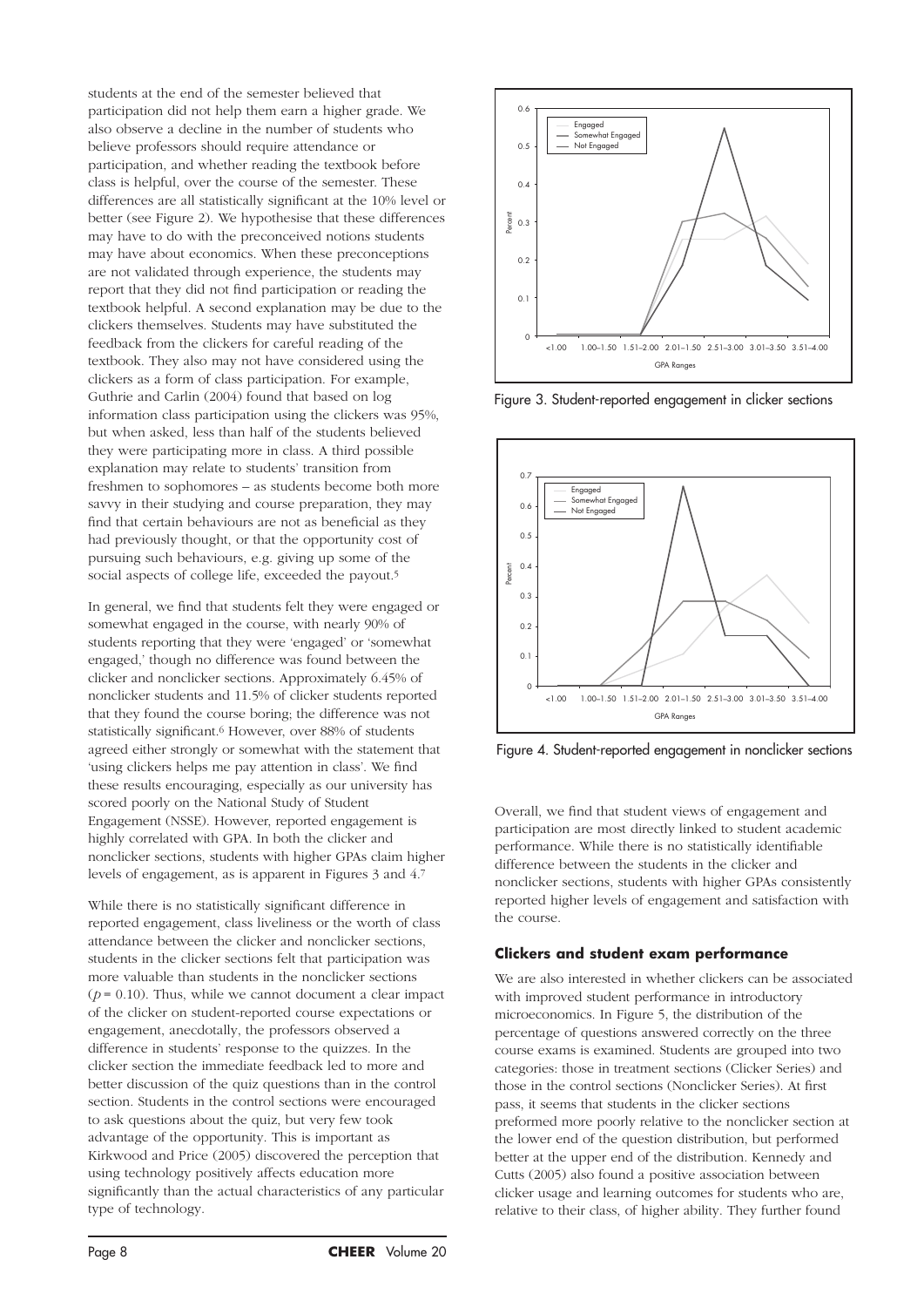

Figure 5. Grade distributions for the clicker and nonclicker students

students who were more likely to respond incorrectly to clicker questions throughout the course tended to perform poorly on exams regardless of whether they were high or low responders. However, it might also imply that the clickers helped students who took advantage of the technology, but actually hurt those who did not take it seriously. Finally, the results may also reflect the correlation between class attendance and participation on student performance. A student who misses class consistently or does not pay attention in class will tend to perform poorly on the exams. Kennedy and Cutts (2005) discovered that students who did not use the clickers, for whatever reason, and were considered high-ability students did relatively worse on exams than comparable students. As noted earlier clickers require students to take more responsibility for their learning and those that do not are bound not to do as well in the course.

A t-test of means suggests that students in the clicker sections scored a quarter of a standard deviation higher (2.5 to 3 percentage points more exam questions correct) than students in the nonclicker sections ( $p = 0.04$ ) over the course of the semester, not controlling for other factors. The difference varied significantly across professors. In Professor 1's sections, there were no statistically significant differences between groups. However, in Professor 2's sections, the clicker students scored, on average, 0.4 of a standard deviation higher than the nonclicker section  $(p = 0.01)$ .

To more carefully explore the relationship between the use of clickers and student performance, we estimate an educational production function, as developed by Hanushek (1979). This model suggests knowledge is produced out of a variety of student motivational and background variables as well as university and instructor specific variables. Thus, we speculate that the dependent variable for each student, *i*, depends on a student's background (gender, race, university class), the student's level of engagement with the class (attendance, participation), intelligence (GPA, ACT score), effort (hours spent studying, working) and whether or not students used clickers in the course.

We define our dependent variable as the standardised percentage of exam questions answered correctly by a student; this is found by taking a student *i*'s percentage of exam questions answered correctly minus the mean for instructor *j*, divided by the standard error for instructor *j*. While the two microeconomics professors gave identical multiple-choice exams, to control for any potential differences in grading or awarding of points across professors, standardisation seemed the most expedient remedy.8

*Standardised percentage exam questions correcti =* 

$$
\frac{\%~exam~questions~correct_i - mean\%_j}{SE_j}
$$

We estimate the following:

#### *Standardised percentage exam questions correcti =*  $f$  ( background<sub>i</sub>, engagement<sub>i</sub>, intelligence<sub>i</sub>, effort<sub>i</sub>, clicker<sub>i</sub>)

We report the results of the OLS regression analysis in Figure 6. In general we find that students' gender, GPA, ACT exam score and maths background significantly affects the percentage of questions a student answered correctly throughout the semester.9 The interpretation of the estimated coefficients requires some explanation; since the dependent variable is standardised percentage of questions answered correctly, the coefficient estimated is a standard deviation measure. For most students, the range of the percentage of exam questions answered correctly was from roughly 45% to about 90%. The overall mean number of questions answered correctly was 68%, and the standard deviation was 11%. Thus, a change of one standard deviation is equivalent to a change of 11 percentage points.

Across all sections, females answered roughly one-half of a standard deviation fewer questions correctly than males, or earned roughly 5.5 percentage points fewer in the course. Unfortunately, this is a common result in the economics literature examining American students (Ballard and Johnson, 2005; Walstad and Robson, 1997). An additional grade point is associated with more than one standard deviation improvement in the course (approximately 11 percentage points, or about one letter grade, as would be expected). Further, for each extra point earned on the ACT exam, students could expect to improve their exam score by slightly more than 1/20th of a standard deviation (or 0.7 of a percentage point). Students who had been required to take a remedial or developmental mathematics course scored, on average, nearly a quarter of a standard deviation below their peers, other factors held constant.10 Sophomore or second-year students, taking the course on schedule, scored a quarter of a standard deviation higher than other students. There were no statistically significant differences based on hours worked or studied, or whether a student was of minority heritage.

While we examine the relationship between a number of student attitudinal variables and student course performance, the only variable with a statistically significant effect on course performance is student self-reported engagement. Students who reported at the end of the semester that they were engaged in the course scored on average 0.31 of a standard deviation higher than students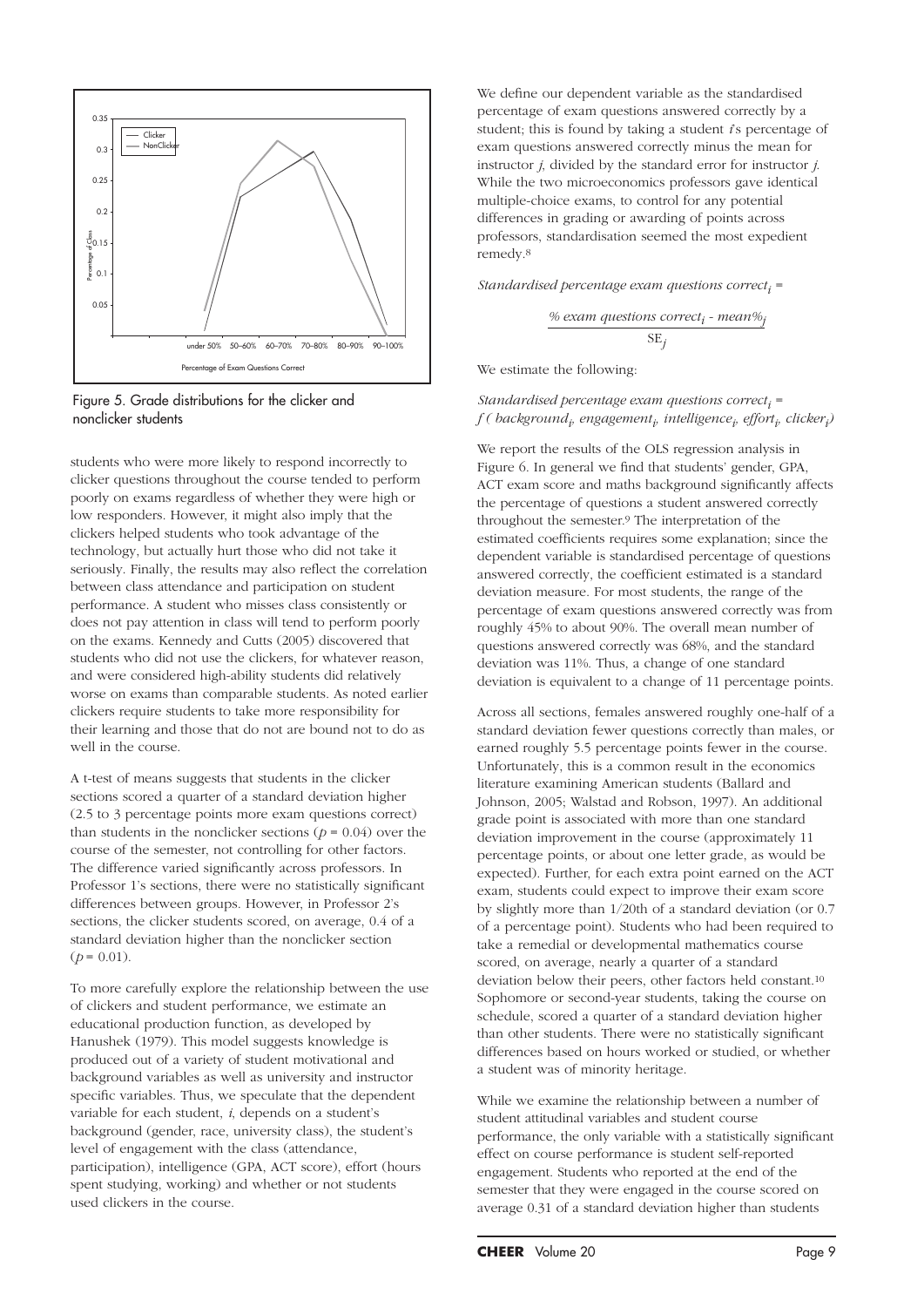Figure 6. Regression results (dependent variable is standardised percentage of exam questions answered correctly)

| <b>Explanatory Variables</b>               | <b>Estimated Coefficients<sup>t</sup></b> |  |  |
|--------------------------------------------|-------------------------------------------|--|--|
| Female                                     | $-0.526$<br>$(0.131)***$                  |  |  |
| Sophomore                                  | 0.236<br>$(0.123)^*$                      |  |  |
| Minority (non-White)                       | 0.066<br>(0.209)                          |  |  |
| Hours Work per Week                        | 0.003<br>(0.005)                          |  |  |
| Hours Study per Week                       | 0.003<br>(0.009)                          |  |  |
| Required to take Developmental Mathematics | $-0.302$<br>$(0.182)^*$                   |  |  |
| University GPA                             | 0.969<br>$(0.134)$ ***                    |  |  |
| ACT - Collegiate Entrance Exam Score       | 0.053<br>$(0.019)$ ***                    |  |  |
| <b>Clicker Section</b>                     | 0.022<br>(0.127)                          |  |  |
| Reported Being Engaged                     | 0.307<br>$(0.131)$ **                     |  |  |
| Constant                                   | $-3.635$<br>$(0.627)$ ***                 |  |  |
| N, R-Squared                               | $N = 157$ , R-Squared = 0.499             |  |  |

† Numbers in parenthesis are standard errors. Significance level is indicated \* = 10%, \*\* = 5%, and \*\*\* = 1 %.

who reported being 'somewhat' or 'not at all' engaged. This translated to an increase of 3.4 percentage points in the course, holding GPA and other variables constant.

However, perhaps the most interesting result is that, controlling for other factors, students in the clicker sections did no worse or better than students in the nonclicker sections. This result is highly robust, and in contrast to previous findings (Byrd, Coleman and Werenth, 2004; Sharma *et al*., 2005).

## **Discussion**

In most economics courses, lectures have typically been used to guarantee that all the 'required' material is covered (Becker, Becker and Watts, 2006). Often, there is considerable pressure to cover a certain amount of material, in order to prepare students for the next level of instruction. It is therefore difficult convincing instructors to take the time to learn and use new technologies, even if (or because) it is decreed by the administration. In this article, we examine how introducing 'clickers' to a lecturebased introductory microeconomics course on a limited basis affects student performance and engagement.

Our study suggests that simply patching clickers into a lecture course does not result in statistically significant improvements in student performance or attitudes. This should not be surprising since Judson and Sawada (2002) surveyed the literature of the 1960s and 1970s that used technology with traditional lecture approaches and found that student performance, despite student satisfaction with the technology, showed no differences.

Our findings should be cautionary from three different perspectives. First, universities mandating adoption of certain technologies should be very careful to examine how such technologies are used in the classroom. Patching clickers onto courses without corresponding pedagogical changes is unlikely to improve student performance. Certainly, there are university-wide advantages to the extensive use of clickers, since there are several different systems and packages available.11 Adoption becomes a university-level decision for a standardised system, which also allows opportunity to negotiate reasonable fees. In this way clicker systems are subject to economies of scale; the more instructors that use them, the lower the overall cost to the student. University-wide adoption may prove additionally compelling: as the research shows, the more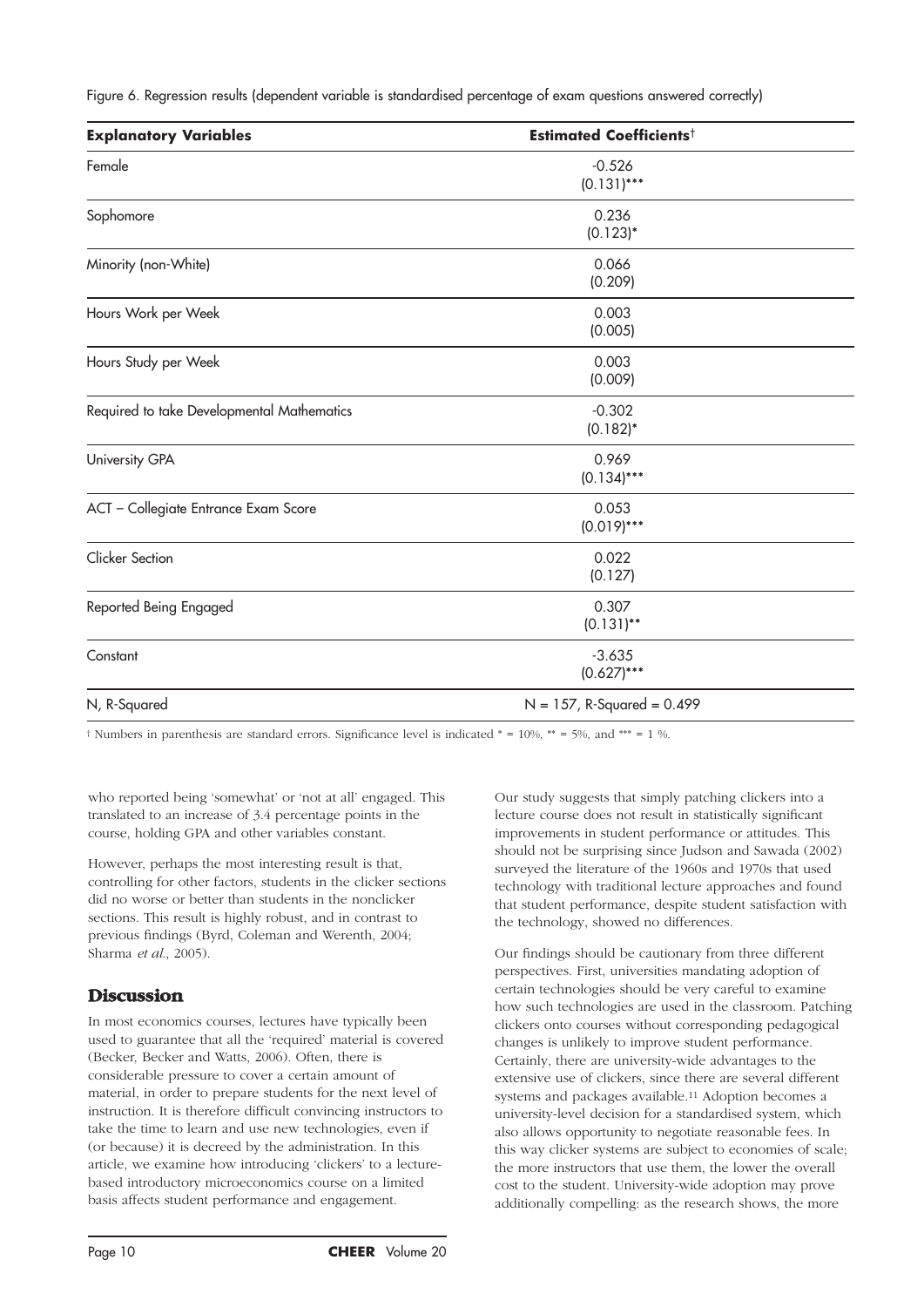exposure and experience both teacher and students have, the better the results from using the clickers

A secondary caution is that the effectiveness of clickers may depend significantly on the type, organisation and size of the course. In large classes (e.g. greater than 100 students) it is much easier for students to shirk their learning responsibilities when they are one of a multitude. Clickers require that everyone actively responds to all the questions, so it is difficult to 'hide in the back row'. Several studies report students like the anonymity clickers provides. Kennedy and Cutts (2005) showed students were twice as likely to attempt answering questions when using clickers as when being required to answer verbally or by putting up their hands. While the classes involved in this study were large compared to other economics courses at our university, a class size of 50 may not be sufficiently large to generate benefits.

The final caution is that students may not always understand the significance of engagement and participation in the learning process. Instructors can play a significant role in facilitating their understanding by explaining and illustrating how clickers can be utilised to enhance their learning. As with anything new, it takes a while to get used to it, accept it and improve on its use. Two areas of concern that may influence the effectiveness of the clickers include the time cost of using them and the learning curve required for both students and instructors to become familiar with the new technology. Studies have shown that the successful use of technology depends in part on student learning styles (Manochehr, 2006).

Besides the out of pocket expenses, students found clickers required them to devote more time and effort to their classes than they would otherwise. Wood (2004) observed that some of students did not like the clickers because they found it necessary to attend class and to pay attention in order to receive participation points. Furthermore, Duncan (2006) emphasises that using clickers requires more work for students than just taking notes. From an instructor perspective learning to implement new technology into the classroom also requires more time and effort. Guthrie and Carlin (2004) found instructor competence with the use of clickers is an important factor in contributing to student perceptions of their value. While clickers are relatively easy to use, instructors need to create well-organised questions for use with the technology and that it needs to be fully integrated into the course, implying modifying currently used pedagogies.

As universities and colleges are increasingly issuing directives to increase the use of new technologies in the classroom, believing they will improve student learning and lower teaching costs, fair evaluation and reporting on these classroom technologies is crucial for making informed decisions about their adoption. The ubiquity of studies reporting classroom gains from the adoption of new technologies creates an illusion that all new technologies lead to improvements in the classroom. This is probably not the case; new technologies must be accompanied by adjustments in teaching style and pedagogy in order to be effective.

#### **Notes**

- <sup>1</sup> Clickers are classroom response systems (CRS), also referred to as audience response systems (ARS), classroom communication systems (CCS), classroom performance systems (CPS), electronic voting or response systems (EVS, ERS), group response systems (GRS) and student response systems (SRS).
- <sup>2</sup> The clickers used in this study are those supported by E-Instruction. A more detailed and technical description of the variety of clickers available and how they work can be found in Holland and Lide (2006).
- <sup>3</sup> As is typical of most American universities, student grade point average (GPA) is calculated on a four-point scale, ranging from zero (an F) to 4.0 (an A). The ACT exam is similar to the Scholastic Aptitude Test or SAT, except that the ACT is comprised of four parts, rather than two. The ACT includes sections on mathematics, English language, reading and science/reasoning. From these four sections, a composite score is calculated out of 36.
- <sup>4</sup> In an effort to control for the non-random assignment of students among sections, we collected information as to whether the student was enrolled in their first-choice of section. Overall, 85.23% of students enrolled in their preferred section. However, this variable has insignificant coefficients and t-statistics in the performance regressions and is thus not included in the final reported results.
- 5 A series of ANOVA tests were performed, attempting to ascertain whether there were any patterns in the students who reported that attendance, class participation and reading the chapter in advance were less important at the end of the semester than at the beginning. No pattern emerged, as F-tests showed no statistically significant relationships between these questions and GPA, ACT score, student gender or student age.
- <sup>6</sup> Byrd *et al*. (2004) recommend that when using a teachermanaged quizzing mode no more than five questions should be asked; if using a student-managed mode, more questions can be asked. Our quizzes were ten questions, and were administered using the teacher-managed mode.
- 7 In fact, in a regression with engagement as the dependent variable, no student demographic characteristics were statistically significant other than university reported GPA.
- Since the dependent variable is standardised across each individual professor, it is not necessary to include a dummy variable for professor.
- 9 However, many additional variables were included in different regression specifications and failed to pass an F-test of inclusion. Those variables were left out of our reported regression. In addition, we attempt a number of different specifications, but find the following results are highly robust.
- <sup>10</sup> All introductory microeconomics students at our university are required to have completed business calculus; given the homogeneity in student experience, we find that variables indicating whether students have taken calculus or business calculus are not statistically significant in regressions of student performance.
- <sup>11</sup> The choice of system package can be of importance to student acceptance of the technology. The clickers used in this study have since been updated to include an LCD display. With the new clickers, there have been fewer student complaints about the technological difficulties, which can affect student attitudes toward the technology.